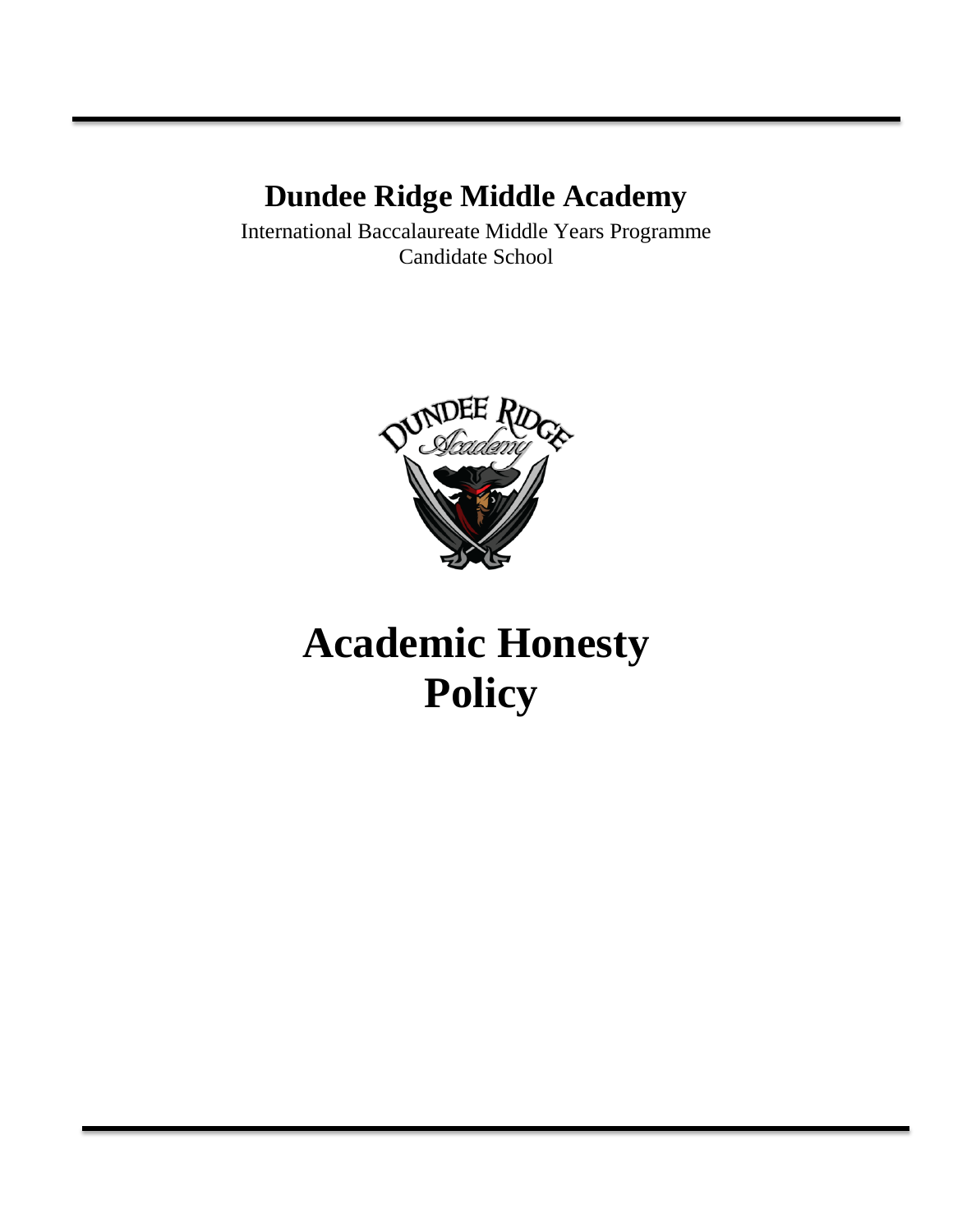# **Dundee Ridge Academy Academic Honesty**



# **What is academic honesty?**

IB programmes encourage students to inquire, take action and critically reflect on what they learn and how it affects their attitudes and behavior.

They should be able to:

- make their thoughts and their learning explicit
- show how they have developed their ideas
- demonstrate the views they have followed or rejected.

This is essentially what academic honesty is about— making knowledge, understanding and thinking transparent. Students need to understand that people construct knowledge together. We all must reflect on our roles in furthering knowledge and building understanding. An essential aspect of this is an understanding of academic honesty. Academic honesty must be seen as a set of values and skills that promote personal integrity and good practice in teaching, learning and assessment. It is influenced and shaped by a variety of factors including peer pressure, culture, parental expectations, role modeling and taught skills.

*\* \*Middle Years Programme. MYP: From principles into practice. May 2014. P. 76.*

# **Role of Stakeholders**

To ensure the fidelity of this policy, every member of the DRMA community is a stakeholder who plays a vital role with implementation. Students will need to review this policy and develop an understanding of how to avoid academic dishonesty. They need to advocate for themselves to inquire and ask questions when they need assistance with referencing. Teachers are responsible for implementing the policy and helping students obtain basic citation skills. They need to be a role model in their classroom and ensure they follow proper referencing practices. Support staff and administration will be responsible for holding students and teachers accountable as well as providing a consistent, safe environment for students to practice authentic authorship. Parents also play a vital role in the implementation of this policy by helping students understand the expectations and importance of academic honesty.

# **What does the International Baccalaureate (IB) expect of academically honest students?**

The IB expects students to be, in all aspects of school, work and play:

- Inquirers
- Principled
- Thinkers.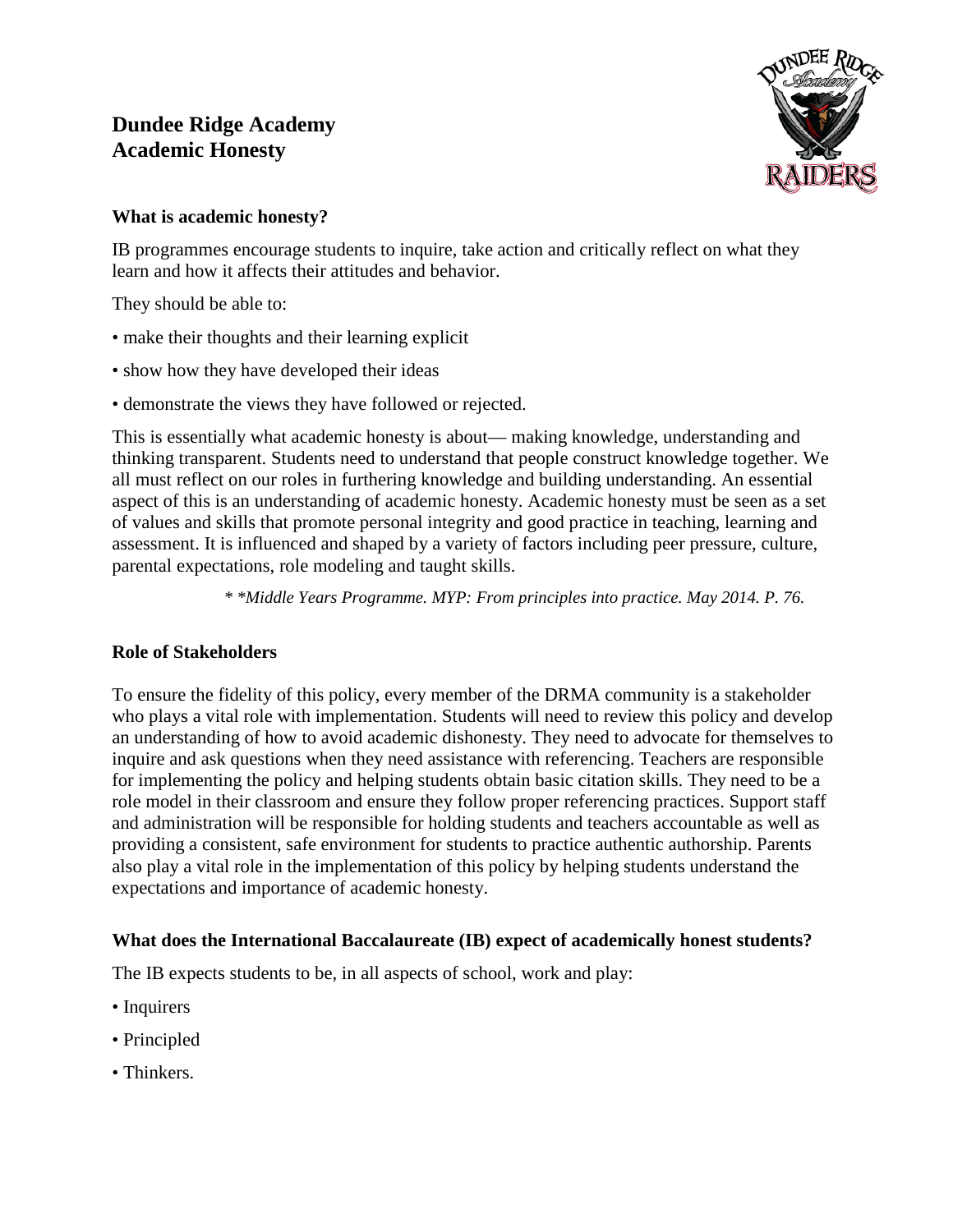Academic honesty connects with the IB learner profile, which is the IB's mission translated into a group of learning outcomes for today's students, and links to students' developing competencies in self-management, research and communication. It is common practice in all aspects of life to be inspired by, or to adapt, ideas or work of others.

It is acceptable to build on the work of others and still produce authentic work. However, in an age flooded with shared information and shared opinions, younger learners can find the concept of intellectual property difficult to understand. The key is to guide them in building an understanding that using other people's work is acceptable, but honesty requires them to explicitly give credit to the original author. A student surrounded by a nurturing learning environment will be conscientious and become a lifelong learner acting with integrity in all aspects of life.

# **Key Terms to help understand the role on academic honesty in the MYP**

# A. Academic Honesty

Academic honesty is defined as a set of values and skills that promote personal integrity and good practice in learning and assessment. It promotes the principle learner profile and encourages students to produce authentic authorship. Students at DRMA will be encouraged to promote their own ideas and use proper Modern Language Association (MLA) citation.

# B. Collaboration

Collaboration is defined as cooperative work with other students on intellectual task. DRMA promotes collaboration as it is a 21st century skill students need to develop. It is expected that as students work in collaborative groups, they practice ethical behaviors and promote academic honesty. Students are only to work collaboratively when instructed to do so. They also need to ensure they implement individual and group responsibilities. One student should not be completing the majority of the task.

# C. Citation

A citation is a quotation form or reference to a book, paper, or author, especially in a scholarly work.

# D. Summary

A summary is a comprehension and usually brief abstract, of previously stated facts or statements.

# F. Reference

To reference is an act or instance of referring.

# G. Bibliography/Works Cited

A bibliography is a complete or selective list of works compiled upon some common principle as authorship, subject, or place of publication.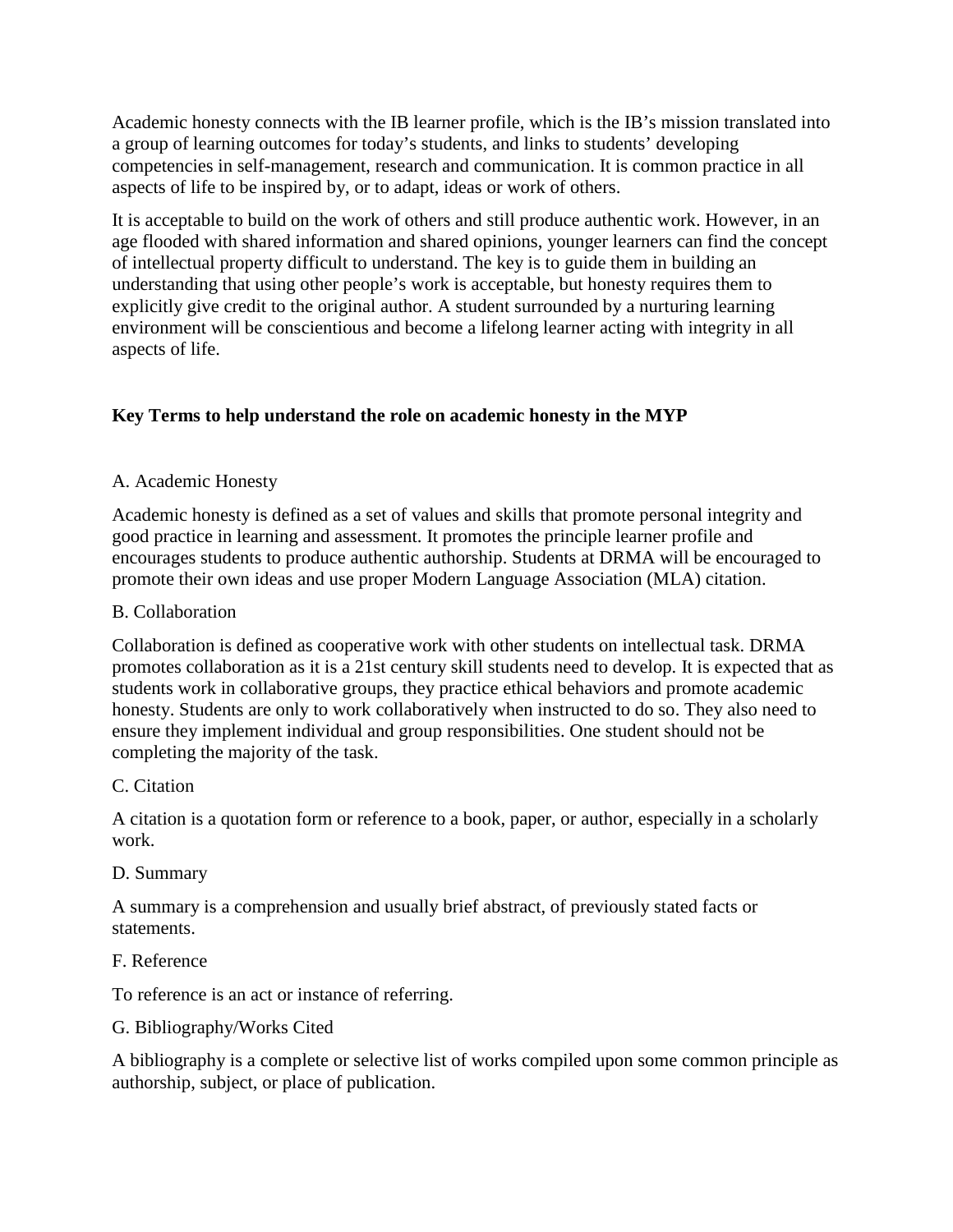#### H. Paraphrasing

Paraphrasing is a restatement of a text or passage giving the meaning in another form, as for clearness; rewording.

# **Forms of Malpractice**

#### E. Cheating

Cheating is defined as the act of using an authorized answer for an advantage in an assessment, homework or classroom situation. Examples of cheating include: copying another student's work, copying answers on a test, using notes during a test when instructed not to.

#### F. Collusion

Collusion is defined as promoting another student to practice academic dishonesty. This occurs when a student allows others to copy from their tests or assignments.

#### G. Plagiarism

Plagiarism is defined as representation, intentionally or inadvertently, of the ideas, words or work of another person without proper acknowledgment.

#### H. Paraphrasing

Paraphrasing is defined as using another person's ideas or works. Although paraphrasing is an acceptable way to source referenced material, it requires proper acknowledgment through citation. Paraphrasing usually occurs when the author's idea or words are rearranged into a smaller format, or clearer statements.

# **What does Dundee Ridge Academy expect of academically honest students?**

As an MYP student at DRMA, how can you demonstrate academic honesty?

- Make your work personal and write using your own "voice".
- Acknowledge help and resources used.
- Allow yourself time to do the work properly.

• Submit work that is authentic as part of the Portfolio presentations and personal/community projects.

Dundee Ridge Academy expects students to do their own homework and to test without using unauthorized help. Students must submit original work for all assignments. We expect students will not cheat. Students are to deny all requests to copy class work, homework and tests.

Students shall not misrepresent test materials, research information, and class work and/or homework assignments as their own. Academic dishonesty includes but is not limited to the following: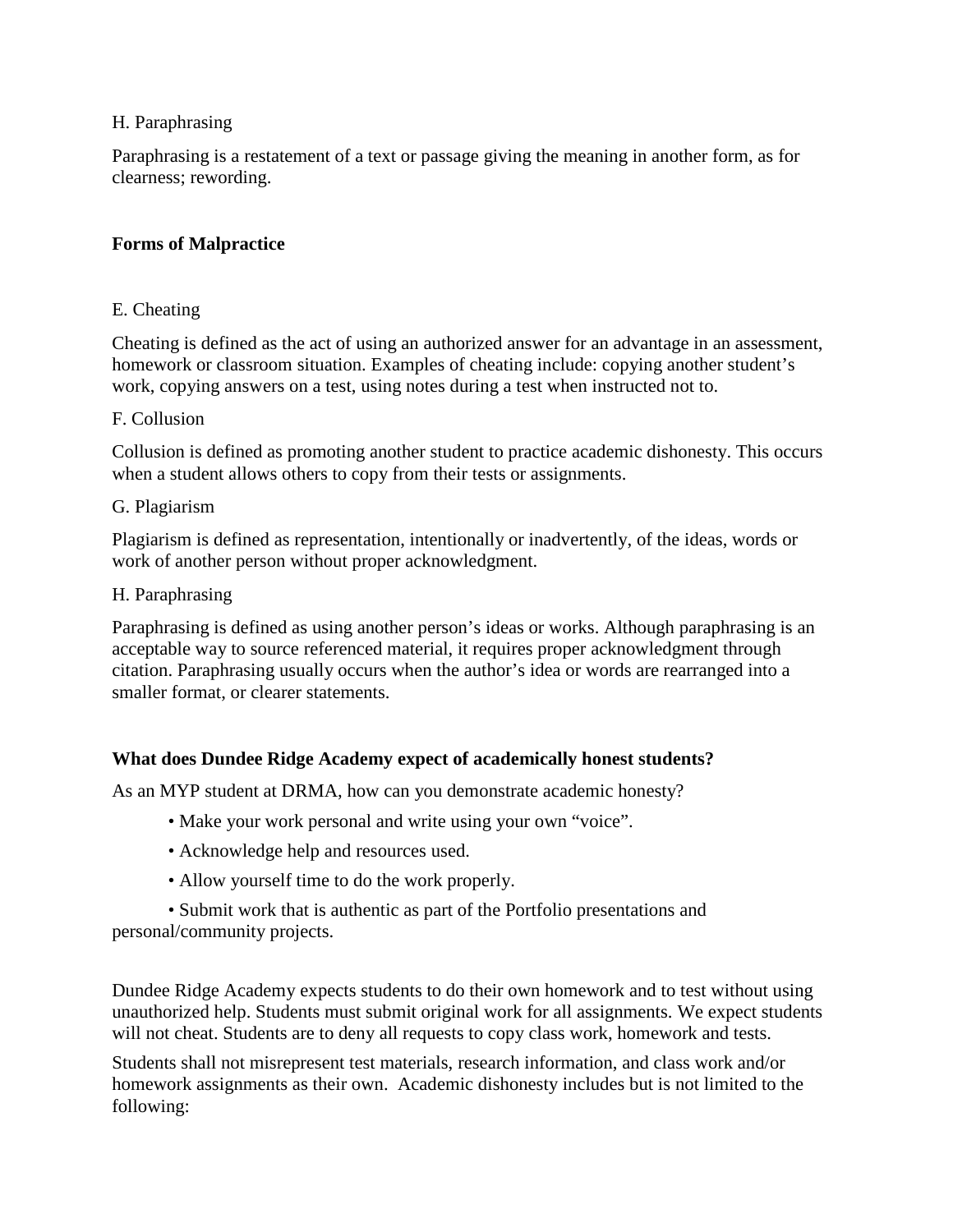- Turning in any work, or part thereof, that is not the student's own work
- Using electronic devices to cheat, including but not limited to looking up, photographing, recording or texting information
- Copying another student's work or class assignment
- Copying another author's work
- Allowing another student to copy your work or your assignment
- Putting your name on another student's paper/project/work
- Using a "cheat sheet" or any unauthorized piece of writing on a quiz/test
- Giving another student help on an individual quiz/test
- Using any material from the internet without proper citation and appropriate credit
- Tampering with the teacher's grade records or tests (this offense is suspendable or expellable)
- Stealing and/or selling quizzes or exams (this offense is suspendable or expellable)

The classroom teacher is responsible for determining if cheating has occurred.

*Polk County School Board Code of Conduct will be followed for all offenses.*

#### **Citation Examples: MLA Format**

#### A. Book

Author (Last,First M.). Title. City of Publication: Publisher. Date of publication. Smith, Adam. The Purple Dress. Boston: Pearson, 2010

#### B. Website with author

Author (Last, First M. ) "Article Title." Website Title. Website Publisher, Date Published. Website. Date website was accessed.

Smith, John. "Florida Historic Locations." Visit Florida. USA Travel, 2012. www.visitflorida.com. 20 April 2016.